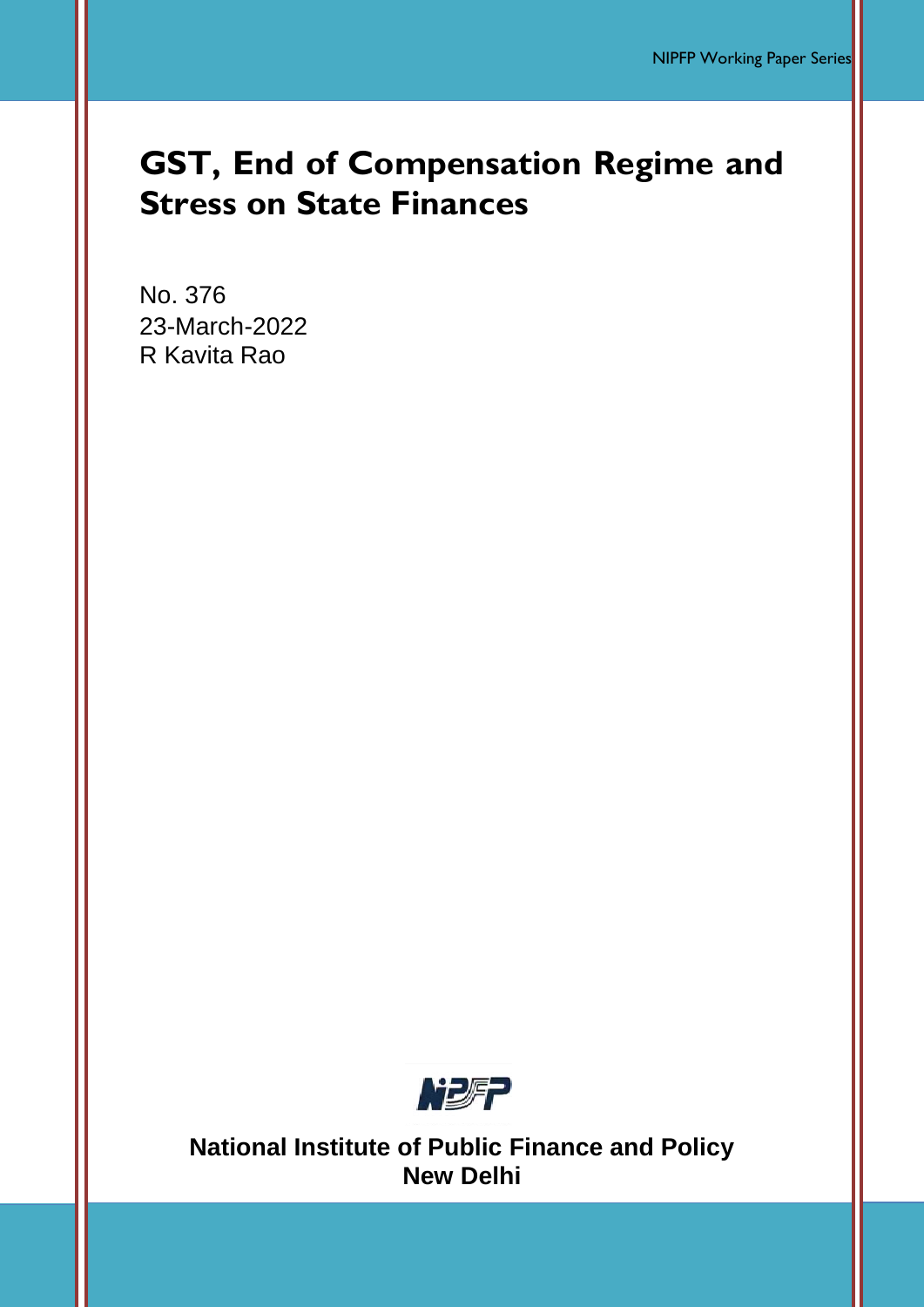

### **GST, End of Compensation Regime and Stress on State Finances**

### **R Kavita Rao**

### **Professor, National Institute of Public Finance and Policy, New Delhi**

The introduction of GST in the country constitutes a major departure from the then existing regime of taxation of goods and services. Apart from a change in the structure and the level of taxes on different sectors, the change in regime also brought in a significant change in the operational autonomy of tax policy for both the Union government and the state governments. The expectation at the time of introduction of GST was for the regime to acquire stability and buoyancy within a few years. With this in mind, the Union government proposed to assure a reasonable growth in revenues for the state governments for a period of five years.

The period since the introduction of GST has been one of considerable turmoil in the economy. COVID 19 pandemic in its many waves has disrupted the economy and resulted in lower economic growth and slower growth in tax revenues. With the economic shocks, the revenue performance of the Union and States has been correspondingly poorer than in the pre-GST period. Further, the GST regime is soon going to complete five years in operation. Therefore, there are two big challenges the governments face in going forward: one, there is need to raise the level and the rate of growth of revenues to ensure that the regime provides adequate revenues in the medium term and second, in the short run, there is a potential shortfall of revenues for states which needs to be addressed in some manner to ensure short run viability. There is considerable discussion on the first aspect with a focus on the need for recalibration of the rates of tax for GST. The present note is an attempt to present the contours of the second challenge and explore options available to the GST Council on this front.

The paper is organised as follows: Section 1 highlights the differences in revenue performance of states pre and post GST alongside figures of GST compensation claimed by the states during this period. Section 2 explores the impact on GST revenues inclusive of compensation, once the current regime comes to an end. In particular, it identifies states which could experience a decline in revenue in 2022-23. In light of the challenges that states would face to find offsetting revenues, section 3 explores some alternative mechanisms for smoothing the revenue profile of the states.

## **1. Revenue Performance under GST**

The volatility in economic activity in the country and the resultant volatility in revenue collections implies that in order to understand the revenue performance of GST, one cannot look at the gross collections per say. Figure 1 below presents the ratio of GST collections to GDP. As is evident from the figure, the ratio has remained around 6 percent or slightly higher for most of the period.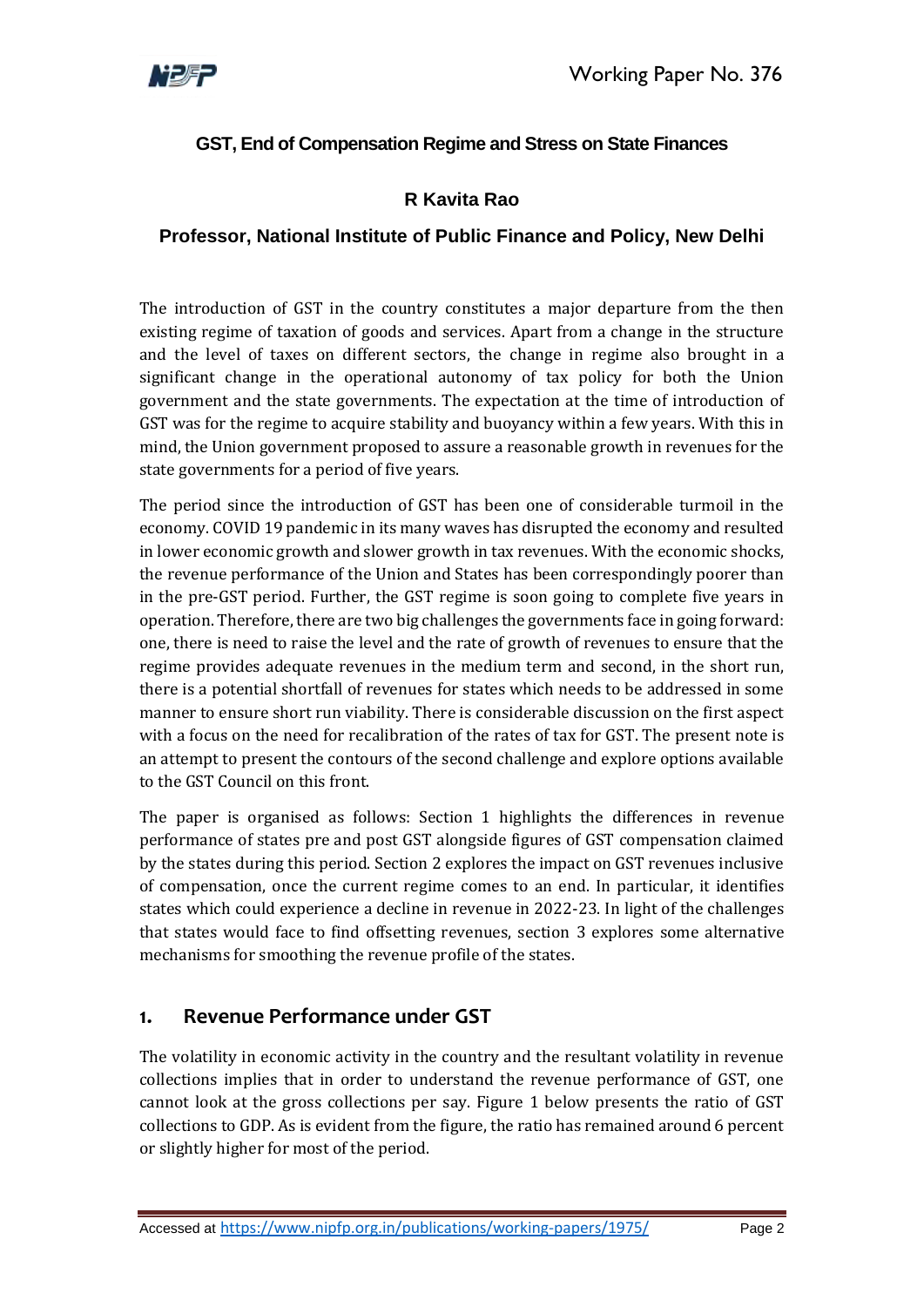





Trends in gross revenue collections in Figure 2 shows that the revenue from SGST including IGST settlement seems to be consistently lower than the revenue attributable to Union government (here defined as all GST revenue net of Cess and SGST with IGST settlement). Staggering of the settlement process can be one reason for this observed difference between revenues to Union and state governments.





Turning to revenue collections for the states, it is illustrative to compare the growth in revenue collections pre and post GST. Given that the revenues attributable to the taxes subsumed in GST are not readily available for years other than 2015-16, a comparison of Own Tax Revenues (OTR) of the states taken together and revenues from taxes on commodities and services are presented as close approximations (Figure 3). It is evident that the average rate of growth prior to GST appears to be higher than that in the years subsequent to the introduction of GST.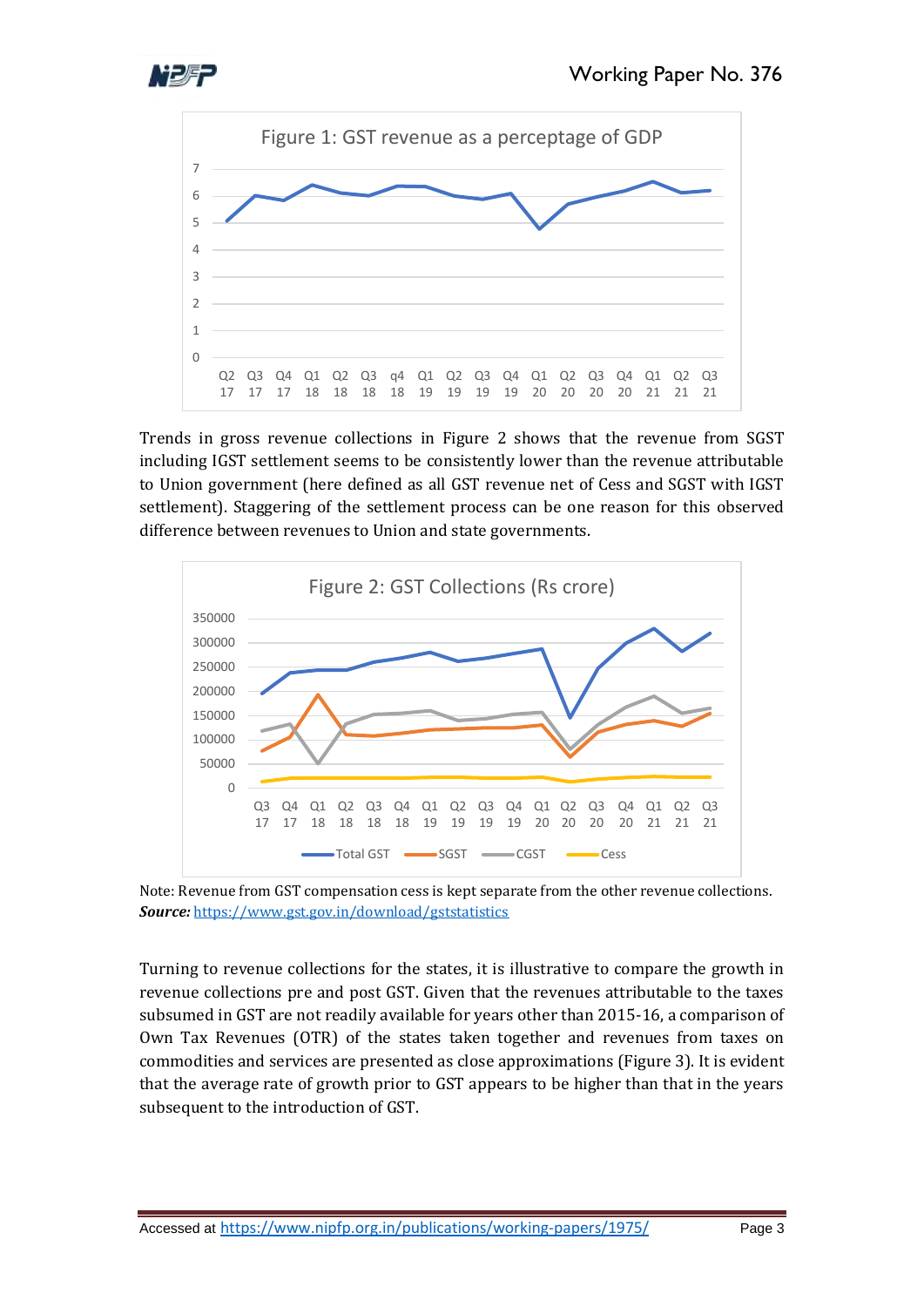



Note: For all years data for accounts are used except for 2020=21, where RE is used. *Source:* RBI State Finances data.

Further, as Table 1 shows, the average growth in revenue for taxes on commodities and services varies considerably across states. Two features are evident from this table. One, for some states, implementation of GST resulted in an increase in the average growth rate while in others, there is a decline when compared to the pre-GST period. Two, most of the major states report growth of less than 14 percent – the nominal growth assured by Government of India.

| <b>States with Higher Growth</b><br><b>States with Lower Growth</b> |      |                  |                          |         |          |  |  |  |  |
|---------------------------------------------------------------------|------|------------------|--------------------------|---------|----------|--|--|--|--|
|                                                                     |      |                  |                          |         |          |  |  |  |  |
|                                                                     |      | Pre GST Post GST |                          | Pre GST | Post GST |  |  |  |  |
| <b>Bihar</b>                                                        | 13.3 | 11.2             | <b>Andhra Pradesh</b>    | 2.0     | 6.7      |  |  |  |  |
| Chhattisgarh                                                        | 12.6 | 4.4              | <b>Arunachal Pradesh</b> | 18.4    | 34.6     |  |  |  |  |
| Goa                                                                 | 10.5 | 3.4              | <b>Assam</b>             | 10.2    | 12.5     |  |  |  |  |
| Gujarat                                                             | 8.6  | 7.2              | <b>Manipur</b>           | 11.5    | 31.3     |  |  |  |  |
| <b>Haryana</b>                                                      | 11.8 | 7.9              | <b>Meghalaya</b>         | 11.5    | 21.5     |  |  |  |  |
| <b>Himachal Pradesh</b>                                             | 11.7 | 3.0              | <b>Nagaland</b>          | 12.0    | 23.2     |  |  |  |  |
| Jammu and Kashmi                                                    | 11.0 | 10.4             | <b>Tripura</b>           | 11.0    | 12.3     |  |  |  |  |
| <b>Jharkhand</b>                                                    | 13.8 | 11.1             | <b>Uttar Pradesh</b>     | 10.7    | 11.3     |  |  |  |  |
| <b>Karnataka</b>                                                    | 12.6 | 3.3              |                          |         |          |  |  |  |  |
| <b>Kerala</b>                                                       | 11.6 | 2.1              |                          |         |          |  |  |  |  |
| <b>Madhya Pradesh</b>                                               | 12.1 | 4.4              |                          |         |          |  |  |  |  |
| <b>Maharashtra</b>                                                  | 9.7  | 9.5              |                          |         |          |  |  |  |  |
| <b>Mizoram</b>                                                      | 21.1 | 18.3             |                          |         |          |  |  |  |  |
| <b>NCT Delhi</b>                                                    | 9.7  | $-1.2$           |                          |         |          |  |  |  |  |
| <b>Odisha</b>                                                       | 11.2 | 9.8              |                          |         |          |  |  |  |  |
| <b>Puducherry</b>                                                   | 9.4  | 0.2              |                          |         |          |  |  |  |  |
| Punjab                                                              | 10.5 | 2.1              |                          |         |          |  |  |  |  |
| Rajasthan                                                           | 13.0 | 11.5             |                          |         |          |  |  |  |  |

#### **Table 1: Average Growth of Revenue from Taxes on Commodities and Services (Percent)**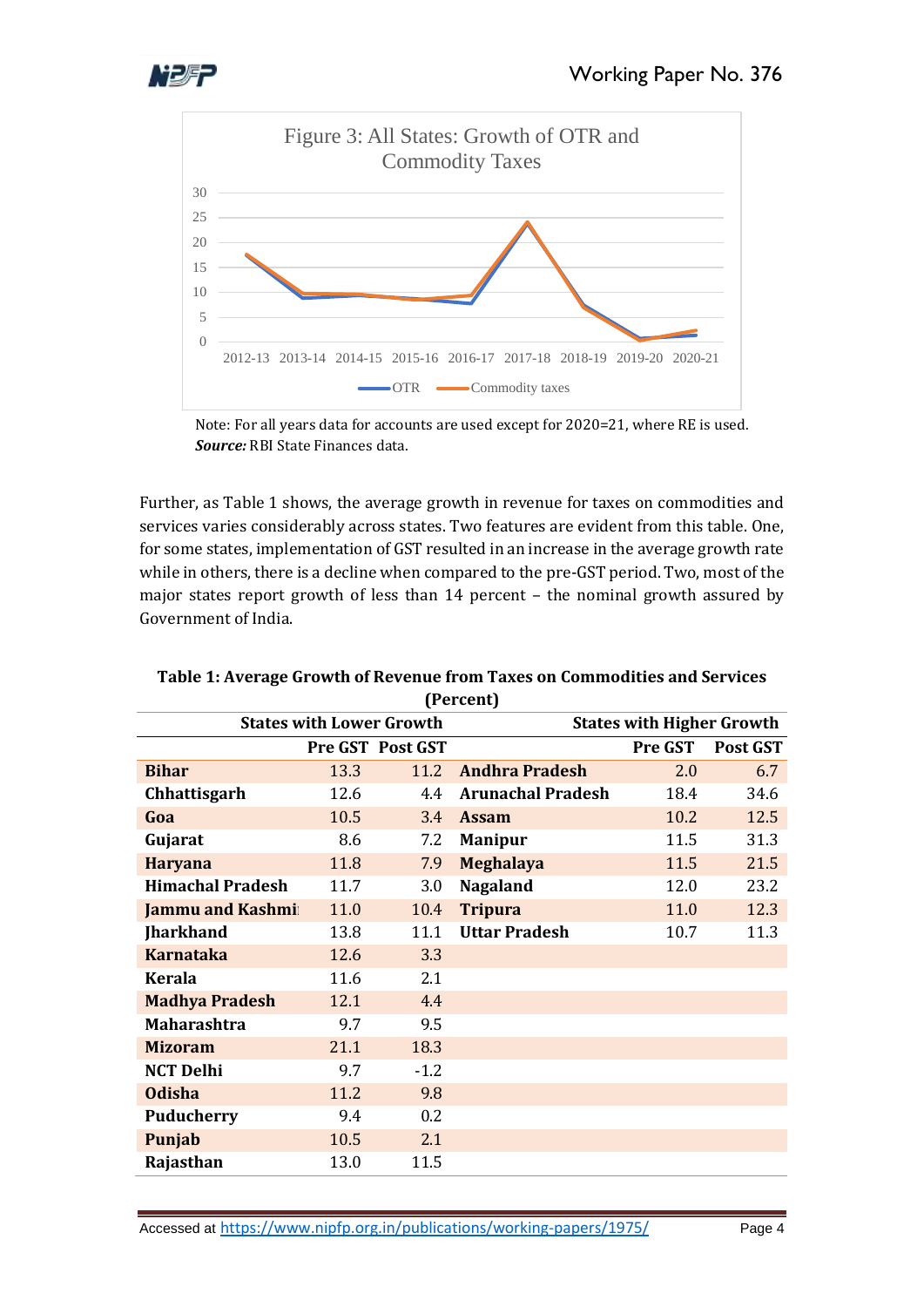

|                    | <b>States with Lower Growth</b> |                         | <b>States with Higher Growth</b> |                 |  |  |
|--------------------|---------------------------------|-------------------------|----------------------------------|-----------------|--|--|
|                    |                                 | <b>Pre GST Post GST</b> | <b>Pre GST</b>                   | <b>Post GST</b> |  |  |
| <b>Sikkim</b>      | 19.0                            | 10.2                    |                                  |                 |  |  |
| <b>Tamil Nadu</b>  | 8.4                             | 6.0                     |                                  |                 |  |  |
| <b>Telangana</b>   | 28.5                            | 12.2                    |                                  |                 |  |  |
| <b>Uttarakhand</b> | 14.4                            | $-0.3$                  |                                  |                 |  |  |
| <b>West Bengal</b> | 14.1                            | 8.0                     |                                  |                 |  |  |

Notes: 1. Pre GST is the average growth over the period 2011-12 to 2016-17.

2. Post GST is the average growth over the period 2017-18 to 2020-21.

 3. For Andhra Pradesh and Telangana, the pre-GST period is taken to be 2014-15 to 2016- 17, given the reorganisation of erstwhile Andhra Pradesh.

*Source:* Computed using RBI State Finances database.

To get a sense of the extent of dependence of the states on the resources provided as compensation, Table 2 provides trends in total compensation paid to states by year along with total revenue states earned through SGST and IGST settlement. The table clearly shows that there is compensation dues have become quite large in comparison to the revenues generated through GST.

| (Rs crore) |                          |                           |  |  |  |  |
|------------|--------------------------|---------------------------|--|--|--|--|
|            | <b>Compensation Dues</b> | <b>Total SGST Revenue</b> |  |  |  |  |
| 2017-18    | 49276                    | 376186                    |  |  |  |  |
| 2018-19    | 81887                    | 453736                    |  |  |  |  |
| 2019-20    | 165302                   | 503704                    |  |  |  |  |
| 2020-21    | 287134                   | 452398                    |  |  |  |  |
| 2021-22    | 259000                   | 548303                    |  |  |  |  |

# **Table 2: GST Revenue and Compensation Received for all States together**

Note: Compensation dues for 2021-22 are estimates and Revenue for 2021-22 is upto February 2022.

*Source:* PIB press releases, <https://www.gst.gov.in/download/gststatistics>

To understand the dimensions of the role played by GST compensation in State Finances, Figure 4 below provides a comparison of the ratio of GST compensation received to fiscal deficit for 2020-21. The figure suggests that the size of the compensation is considerable and end of the compensation regime in the absence of any other measures could considerably affect the ability of states to maintain their spending programmes without taking recourse to expenditure compression in some way. The problem is more pronounced for states like Himachal Pradesh, Punjab, Karnataka and Odisha.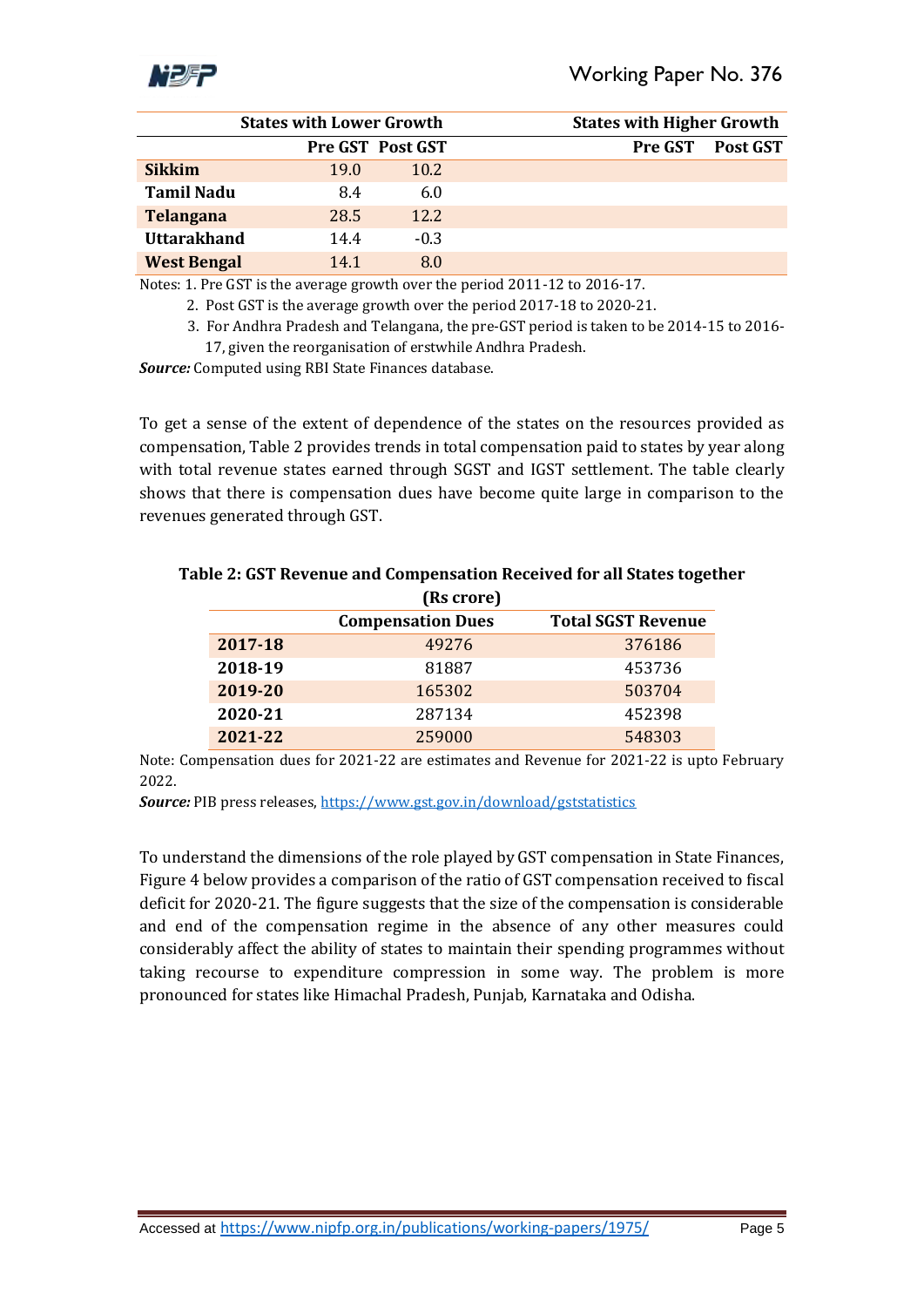



Note: Figure for compensation reported in the Revised Estimates for 2020-21 could be underestimated since some of the claims have been settled only in 2021-22. Some States have not reported compensation figures in the RE figures. *Source:* RBI State Finances.

## **2. Projected Implications for State Revenues for the Year 2022-23**

In an attempt to facilitate the adoption of GST, the Union government agreed to a proposal to provide an assurance in growth of revenue for the states for a period of five years from the date of introduction of GST. The assurance implied a 14 percent rate of growth of revenue for the states, with 2015-16 being the reference year. The compensation period however is coming to an end in June 2022. In other words, from July 2022, it is expected that the states would be on their own so far as GST revenues are concerned. What is the implication of this for state revenues from GST?

Using some assumptions, we attempt to present a picture of the likely scenario of states revenues from GST. The revenue collections currently available pertain to the period April 2021 to February 2022. Average of the levels achieved in the last six months was used as an estimate of the revenue for March 2022. With this assumption, we get an estimate of the likely revenue for 2021-22 for individual states.

Using the revenue from the basket of taxes subsumed in GST in 2015-16, as the benchmark and assuming at 14 percent growth annual growth in revenue, one can derive the amount of compensation due to individual states. These figures could be slight overestimates since they do not take into account any revenues the states have earned from the subsumed taxes by way of resolution of disputes.

For the next financial year, there is a challenge. Compensation on account of shortfall in revenue is available only for the first three months. The likely revenue from GST for the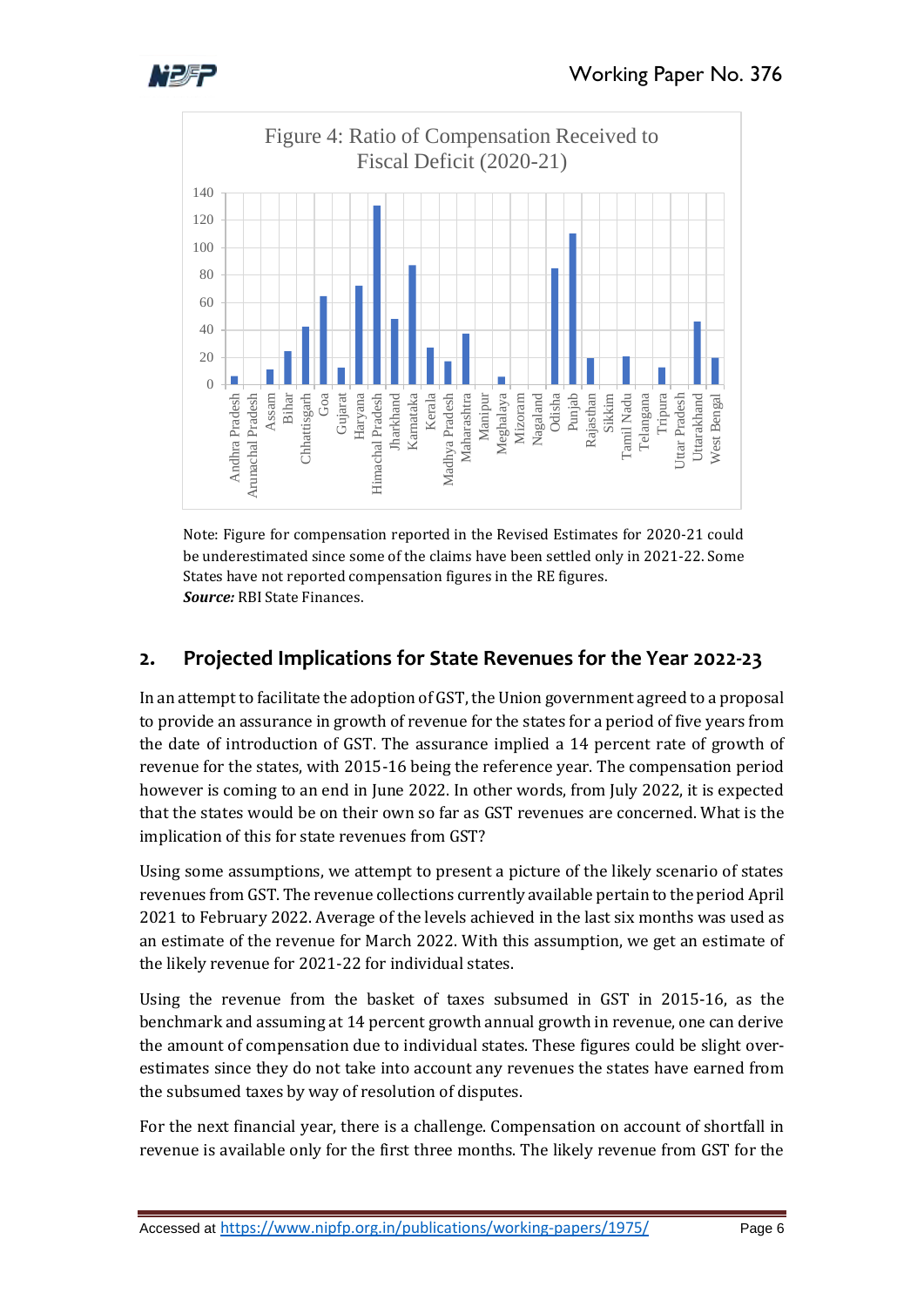

states can be derived by using some assumptions on the rate of growth of revenue for the next financial year.

For states which did not require any compensation on revenues, the revenue for 2022-23 would merely be the rate of growth applied to revenues of 2021-22. On the other hand, for states which have needed compensation, revenue can be derived as follows:

$$
GST_{i,t} = 0.25 * R_{i,t} + 0.75 * GST_{i,t-1} * gr
$$

Where

 $GST_{i,t}$  is the revenue from GST in the i<sup>th</sup> state in the t<sup>th</sup> year,

Gr is the rate of growth of GST revenue and

 $R_{i,t}$  is the protected revenue for the i<sup>th</sup> state in the t<sup>th</sup> year.

$$
R_{i,t} = R_{i,0} * (1.14)^{t+2}
$$

where t=0 for 2015-16.

Table 3 provides two alternative scenarios for 2022-23 - one assuming rate of growth of revenue of 14 percent in 2022-23 and the second assuming a higher rate of 20 percent. In each case, the column titled "Estimated Revenue" is the revenue estimated for 2022-23 and the column titled "Shortfall" captures the shortfall with reference to the protected revenue for 2021-22. In other words, it captures the extent to which revenues in 2022-23 would be lower than those in 2021-22. The table shows that for a growth rate of 14 percent, 14 states would report a shortfall. As would be expected, with a higher growth in revenue of 20 percent, the number would decline to 10. The amount of shortfall too declines. In addition, another 8-10 states would record rates of growth of revenue of less than 10 percent.

|                          | Scenario 1: Growth rate of 14 |                  | Scenario 2: Growth Rate of 20 |                  |  |  |
|--------------------------|-------------------------------|------------------|-------------------------------|------------------|--|--|
|                          | percent                       |                  | percent                       |                  |  |  |
|                          | <b>Estimated Revenue</b>      | <b>Shortfall</b> | <b>Estimated Revenue</b>      | <b>Shortfall</b> |  |  |
| Andhra Pradesh           | 28632                         | 1819             | 29682                         | 769              |  |  |
| <b>Arunachal Pradesh</b> | 1242                          | $\Omega$         | 1307                          | $\theta$         |  |  |
| Assam                    | 12357                         | 781              | 12810                         | 328              |  |  |
| <b>Bihar</b>             | 23479                         | 4223             | 24299                         | 3403             |  |  |
| <b>Chhattisgarh</b>      | 12192                         | 3957             | 12591                         | 3557             |  |  |
| Delhi                    | 29058                         | 7782             | 30035                         | 6806             |  |  |
| Goa                      | 3631                          | 1158             | 3750                          | 1038             |  |  |
| Gujrat                   | 56692                         | 6647             | 58726                         | 4613             |  |  |
| <b>Haryana</b>           | 29814                         | 3617             | 30881                         | 2550             |  |  |
| <b>Himachal Pradesh</b>  | 6047                          | 1930             | 6246                          | 1732             |  |  |
| <b>Jharkhand</b>         | 11845                         | 2226             | 12258                         | 1813             |  |  |
| <b>Karnataka</b>         | 13292<br>66044                |                  | 68330                         | 11006            |  |  |
| <b>Kerala</b>            | 29774                         | 7148             | 30788                         | 6135             |  |  |

### **Table 3: Estimates of Revenue Shortfall in 2022-23 (Rs crore)**

Accessed at <https://www.nipfp.org.in/publications/working-papers/1975/> Page 7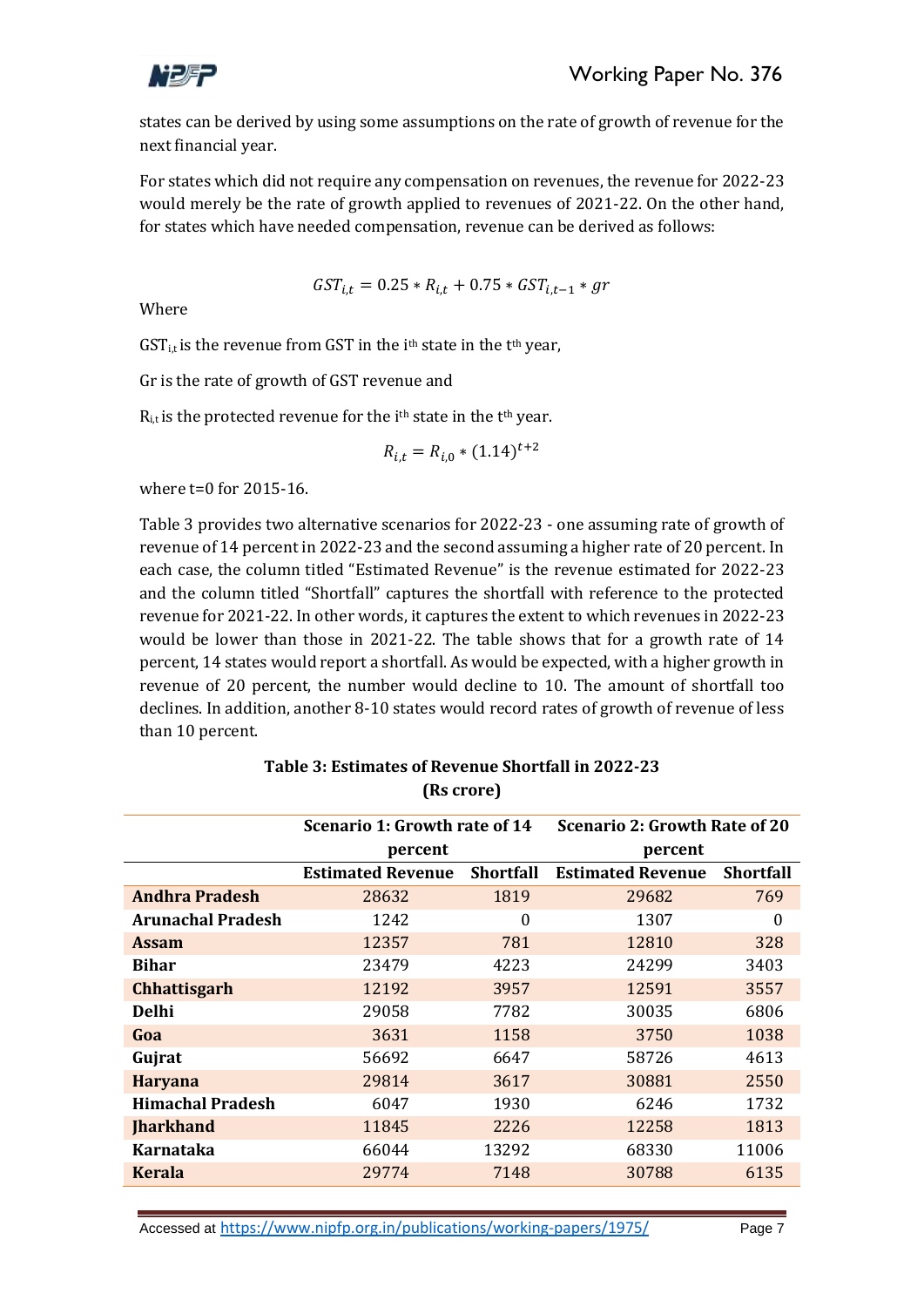

|                       | Scenario 1: Growth rate of 14                |                  | <b>Scenario 2: Growth Rate of 20</b> |                  |  |  |
|-----------------------|----------------------------------------------|------------------|--------------------------------------|------------------|--|--|
|                       | percent                                      |                  | percent                              |                  |  |  |
|                       | <b>Estimated Revenue</b><br><b>Shortfall</b> |                  | <b>Estimated Revenue</b>             | <b>Shortfall</b> |  |  |
| <b>Madhya Pradesh</b> | 27918                                        | 5730             | 28882                                | 4765             |  |  |
| <b>Maharashtra</b>    | 122925                                       | 9881             | 127403                               | 5403             |  |  |
| <b>Manipur</b>        | 1242                                         | $\theta$         | 1307                                 | $\boldsymbol{0}$ |  |  |
| <b>Meghalaya</b>      | 1330                                         | 67               | 1379                                 | 18               |  |  |
| <b>Mizoram</b>        | 796                                          | $\overline{0}$   | 838                                  | $\boldsymbol{0}$ |  |  |
| <b>Nagaland</b>       | 941                                          | $\overline{0}$   | 990                                  | $\mathbf{0}$     |  |  |
| Odisha                | 20675                                        | 3578             | 21400                                | 2853             |  |  |
| <b>Puducherry</b>     | 1423                                         | 981              | 1462                                 | 943              |  |  |
| Punjab                | 22320                                        | 9445             | 23018                                | 8747             |  |  |
| Rajasthan             | 33845                                        | 3818             | 35061                                | 2602             |  |  |
| <b>Sikkim</b>         | 715                                          | $\boldsymbol{0}$ | 752                                  | $\overline{0}$   |  |  |
| <b>Tamil Nadu</b>     | 57520                                        | 7860             | 59567                                | 5813             |  |  |
| Telangana             | 34740                                        | 618              | 36038                                | $\theta$         |  |  |
| <b>Tripura</b>        | 1528                                         | 203              | 1582                                 | 149              |  |  |
| <b>Uttar Pradesh</b>  | 66528                                        | 6757             | 68930                                | 4355             |  |  |
| <b>Uttarakhand</b>    | 7984                                         | 2905             | 8241                                 | 2649             |  |  |
| <b>West Bengal</b>    | 38381                                        | 5733             | 39740                                | 4374             |  |  |

*Source:* Own estimates.

This is a challenging situation that needs to be addressed. States experiencing a fall in the revenue collections would be forced to curtail some of their expenses to make ends meet.

## **3. Options for Correcting this Situation**

Broadly there are four kinds of options available to deal with the above challenge. These can be classified into short term and long term solutions. Some of these implications are discussed in this section.

a. *Long term solutions*: Improving the revenue productivity of GST can be thought of as having three components – rationalizing the rates of tax to increase the weighted average tax rate, expanding the base for the tax by bringing within the tax base, activities which were hitherto excluded and improving administration to expand the coverage of the tax. There have been references to improved collections attributable to administrative measures by the central and state tax administrations in the current financial year.<sup>1</sup> These measures would contribute to improvements in revenue collection but the extent of improvement in revenue is not predictable.

i. Recalibration of GST rates: Increase in GST collections through recalibration of the tax rates and improvement in compliance through effective administration are required for the long term sustainability of the regime. As shown in a comparison of scenario 1 and scenario 2 in Table 3, if the growth of revenue increases, the

 $\overline{a}$ <sup>1</sup> https://indianexpress.com/article/explained/november-gst-collection-surge-explained-7650750/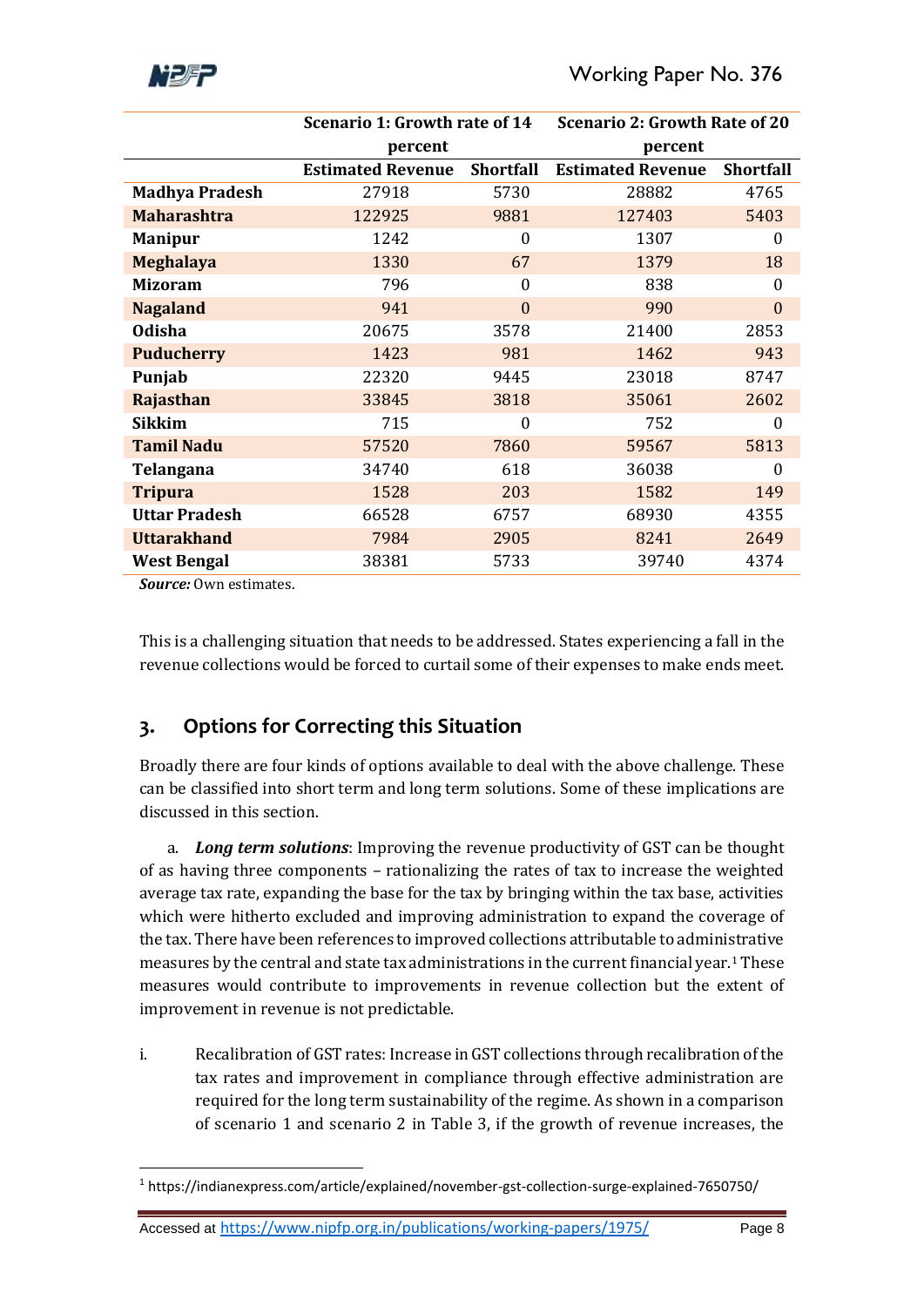

number of states which would experience a decline in revenue would be smaller. The Report of the Fifteenth Finance Commission in its chapter on Resource Mobilisation highlights the observation that the weighted average tax rate under GST has declined from 14.4 percent at the time of introduction of GST to about 11.6 percent.<sup>2</sup> The GST Council has set up a Group of Ministers headed by the Chief Minister of Karnataka to "simplify rate structures, reduce classification related disputes and raise revenues".<sup>3</sup> Academic studies too have provided some opinions on this front.<sup>4</sup> A quick and ready calculation of the impact of increase in the weighted average tax rate from 11.6 percent to say 13 percent suggests a 12 percent increase in revenue. This in turn would leave only 6 states with revenue less than in the 2021-22. Raising rates of tax however could be a faced with political and economic challenges, especially given the context of a nascent recovery in the economy. For this reason, it can be considered a long term solution implemented in a phased or gradual manner. In implementing such a restructuring, increase in rate of tax can be moderated by keeping the CGST rate unchanged and allowing for increase of SGST alone, if the purpose is to provide some additional space to the states.

*ii.* Expanding the base for GST: While this is a very commonly discussed option in the debate on rationalizing the GST regime, there are limitations to this approach from the point of view of raising additional revenue. Briefly put, the major segments remaining outside the base for GST are certain petro products like petrol, diesel, crude and natural gas and alcoholic beverages for human consumption. Historically both the Union government and state governments have been dependent on the revenues raised from these sectors. At present, the rates of tax on these sectors are quite high. Bringing these goods within the ambit of GST can be visualized in two ways: first, only GST is applicable on these goods or second, a two- part tariff is put in place, like the present regime for tobacco products. Since the effective tax on these products is higher than the peak rate available within the GST regime, bringing them within the ambit of GST would result in a lower tax incidence and therefore reduction in the revenue collection. Electricity is one other activity which continues to remain outside the base of GST. While the tax rate on electricity is not very high, it is largely used as an input for many sectors in the economy. This feature of the sector underlines the need to bring it into the base for GST for reasons of improving efficiency of the GST regime, not to raise additional resources. In other words, expansion in the base through changes in the tax design does not offer much scope for raising the revenue productivity of GST.

b. *Short term solutions:* An alternative option can be to consider an extension in the compensation regime by a few more years. The purpose of the extension could be to safeguard the fiscal position of the states from being witness to a decline in revenue. Given the volatility in economic growth, assurances of high rate of growth of protected revenue

 $\overline{a}$ 

<sup>2</sup> [https://www.rbi.org.in/Scripts/PublicationsView.aspx?id=19240,](https://www.rbi.org.in/Scripts/PublicationsView.aspx?id=19240)

<https://fincomindia.nic.in/ShowContentOne.aspx?id=9&Section=1>

<sup>3</sup> <https://gstcouncil.gov.in/sites/default/files/GoM-Dynamic/OM-GoM-on-Rate-Rationalization.pdf>

<sup>4</sup> <https://nipfp.org.in/publications/working-papers/1956/>

Accessed at <https://www.nipfp.org.in/publications/working-papers/1975/> Page 9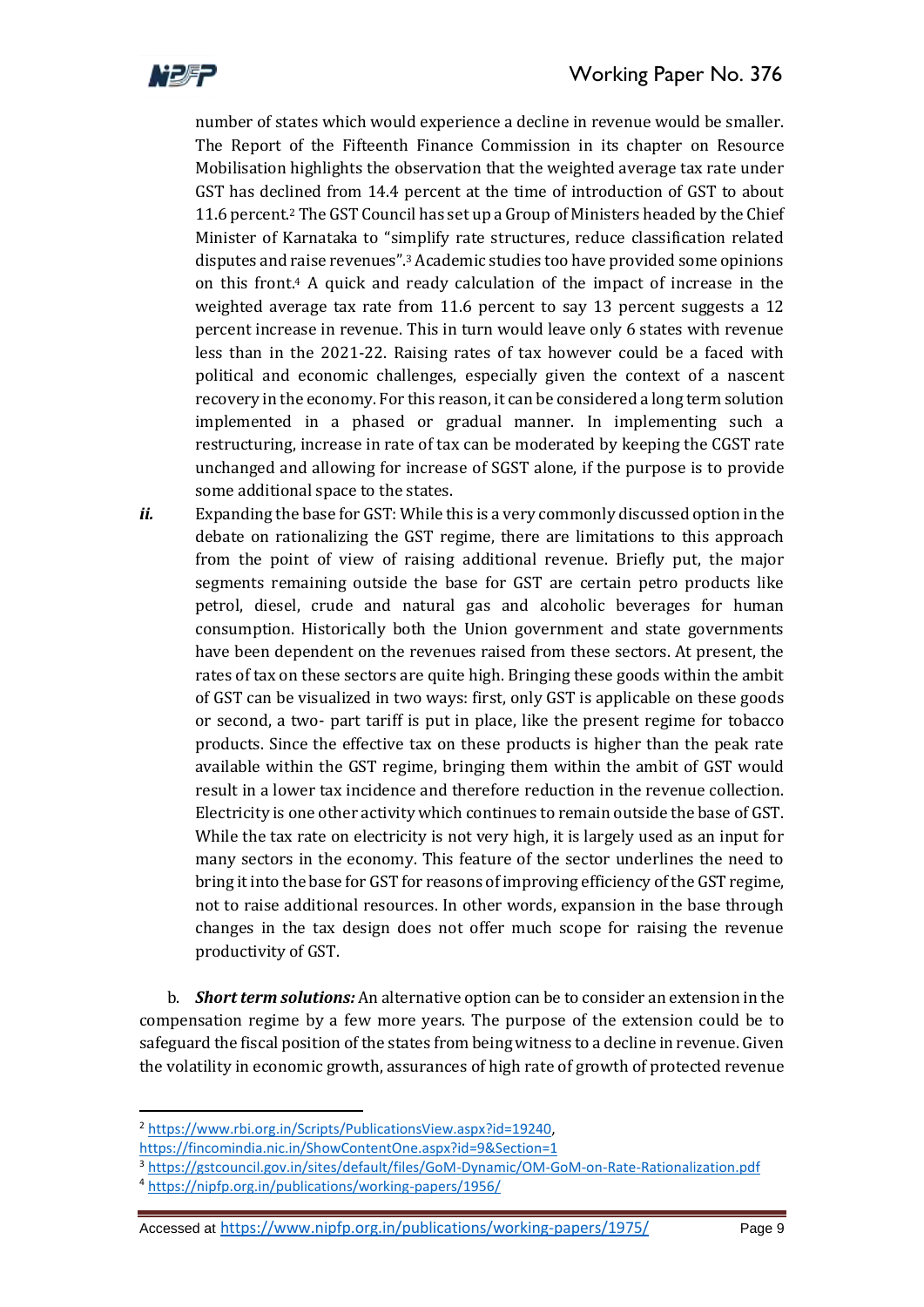

might be considered unsustainable. An acceptable compromise in growth of protected revenue needs to be arrived at. This could protect the concerns of the states which face a decline in revenue or a very slow rate of growth of revenue. One such benchmark can be protecting the revenue to the extent of rate of inflation, i.e., if the expected rate of inflation is 5 percent, this could in turn be the rate of growth of protected revenue. Alternatively, the GST Council could seek to protect revenues with a moderately higher growth of say 8%. Table 4 below shows the number of states which would require compensation and the amounts of compensation payout for a period of five years, under alternative assumptions about revenue growth – 14 percent and 20 percent and growth in revenue to be compensated of 5 and 8 percent against the present rate of 14 percent. These estimates are presented as an aid to a discussion on the feasibility of such an alternative scenario. It is clear from the table, that the number of years for which the compensation would be required as well as the amount of compensation and the number of states requiring compensation falls quite sharply in most scenarios, expect scenario 3 which refers to the higher rate of compensation with a lower rate of growth of revenue.

|                        | <b>Last Year</b> |               | 2022-23 | 2023-24 | 2024-25 | 2025-26 | 2026-27 |
|------------------------|------------------|---------------|---------|---------|---------|---------|---------|
| <b>Scenario 1:</b>     | 2029-30          | Revenue       | 251885  | 204250  | 146729  | 85226   | 44771   |
| <b>ROGR 14 percent</b> |                  | No. of States | 25      | 25      | 24      | 20      | 13      |
| ROGC 5 percent         |                  |               |         |         |         |         |         |
|                        |                  |               |         |         |         |         |         |
| <b>Scenario 2:</b>     | 2026-27          | Revenue       | 216663  | 123551  | 44254   | 13716   | 3787    |
| <b>ROGR 20 percent</b> |                  | No. of States | 25      | 24      | 14      | 7       | 2       |
| ROGC 5 percent         |                  |               |         |         |         |         |         |
|                        |                  |               |         |         |         |         |         |
| <b>Scenario 3:</b>     | 2029-30          | Revenue       | 271209  | 252753  | 227199  | 193191  | 152042  |
| <b>ROGR 14 percent</b> |                  | No. of States | 25      | 25      | 25      | 25      | 23      |
| ROGC 8 percent         |                  |               |         |         |         |         |         |
|                        |                  |               |         |         |         |         |         |
| <b>Scenario 4:</b>     | 2026-27          | Revenue       | 235987  | 170333  | 91686   | 40187   | 16445   |
| <b>ROGR 20 percent</b> |                  | No. of States | 25      | 25      | 20      | 13      | 7       |
| ROGC 8 percent         |                  |               |         |         |         |         |         |

| Table 4: Estimated Consequences of Alternative Compensation Schemes |
|---------------------------------------------------------------------|
| (Revenue in Rs Crore)                                               |

Notes: ROGR: ROG of Revenue,

ROGC: ROG of Compensation.

*Source: Ibid.*

Given that the timeline for the imposition of the Compensation Cess has been extended by another five years, for servicing the back to back debt to honour the compensation commitments, it is useful to examine whether this time period would be adequate eliminating the need for compensation. Table 5 shows evolution of net outstanding debt from back to back loans, assuming at 7 percent rate of interest on such loans. It should be noted that if the timeline for imposition of the compensation cess is extended to 2029-30, most of the scenarios discussed in here can be financed fully. This could be one alternative way to protect the revenues of the states. Further, this time frame is sensitive to the rate of growth of revenue. Work on the long term solutions alongside can provide the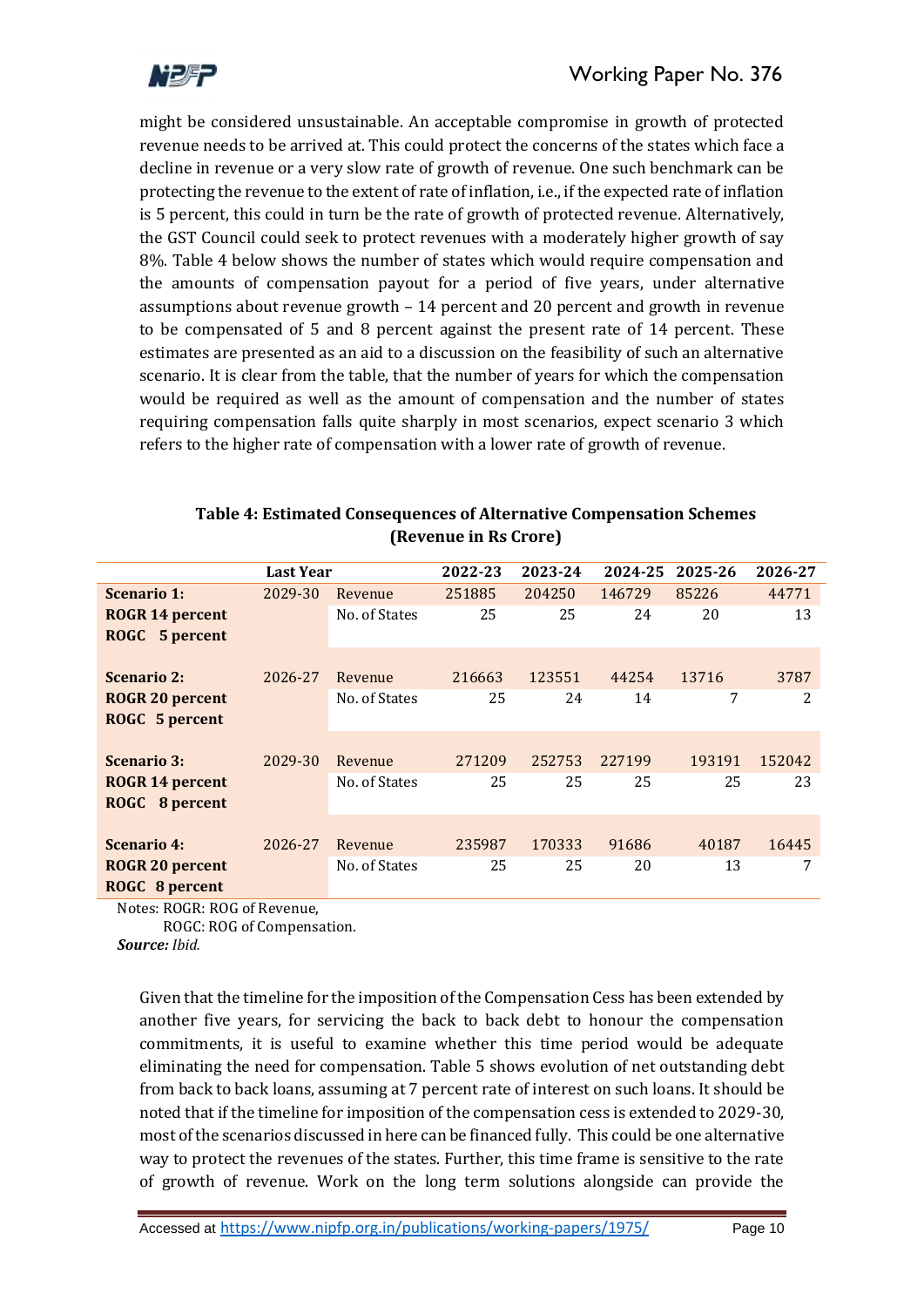

necessary boost to revenue, to ensure that the time period for extended compensation can be kept low.

|                   |        |        |        | 2021-22 2022-23 2023-24 2024-25 2025-26 2026-27 |        |        | 2027-28 | 2028-29 | 2029-30 |
|-------------------|--------|--------|--------|-------------------------------------------------|--------|--------|---------|---------|---------|
| <b>Revenue</b>    | 90442  | 103104 | 117538 | 133994                                          | 152753 | 174138 | 198518  | 226310  | 257993  |
| from Cess         |        |        |        |                                                 |        |        |         |         |         |
| <b>Scenario 1</b> | 269208 | 436834 | 554124 | 605648                                          | 580516 | 491785 | 349377  | 158684  |         |
| <b>Scenario 2</b> | 269208 | 382768 | 388780 | 299040                                          | 160003 |        |         |         |         |
| <b>Scenario 3</b> | 269208 | 437313 | 572528 | 665733                                          | 706171 | 684075 | 511484  | 298566  | 46991   |
| Scenario 4        | 269208 | 402091 | 454886 | 412580                                          | 300014 | 142321 |         |         |         |

### **Table 5: Net Outstanding Debt from Back to Back Loans (Rs crore)**

Note: Revenue from cess assumed to increase by 14 percent per annum.  *Source: Ibid.*

If the extension of compensation regime is not found to be suitable, a final option can be to explore alternative ways for states to raise revenues. While exploring beyond the scope of GST is outside the purview of this paper, it might be worth raising the possibility of allowing for a degree of flexibility in the rates of tax within the GST regime. While flexibility does bring in an element of complexity into the regime, it could relieve the Union government of its responsibility to ensure a minimum rate of growth of revenue to the states from GST.